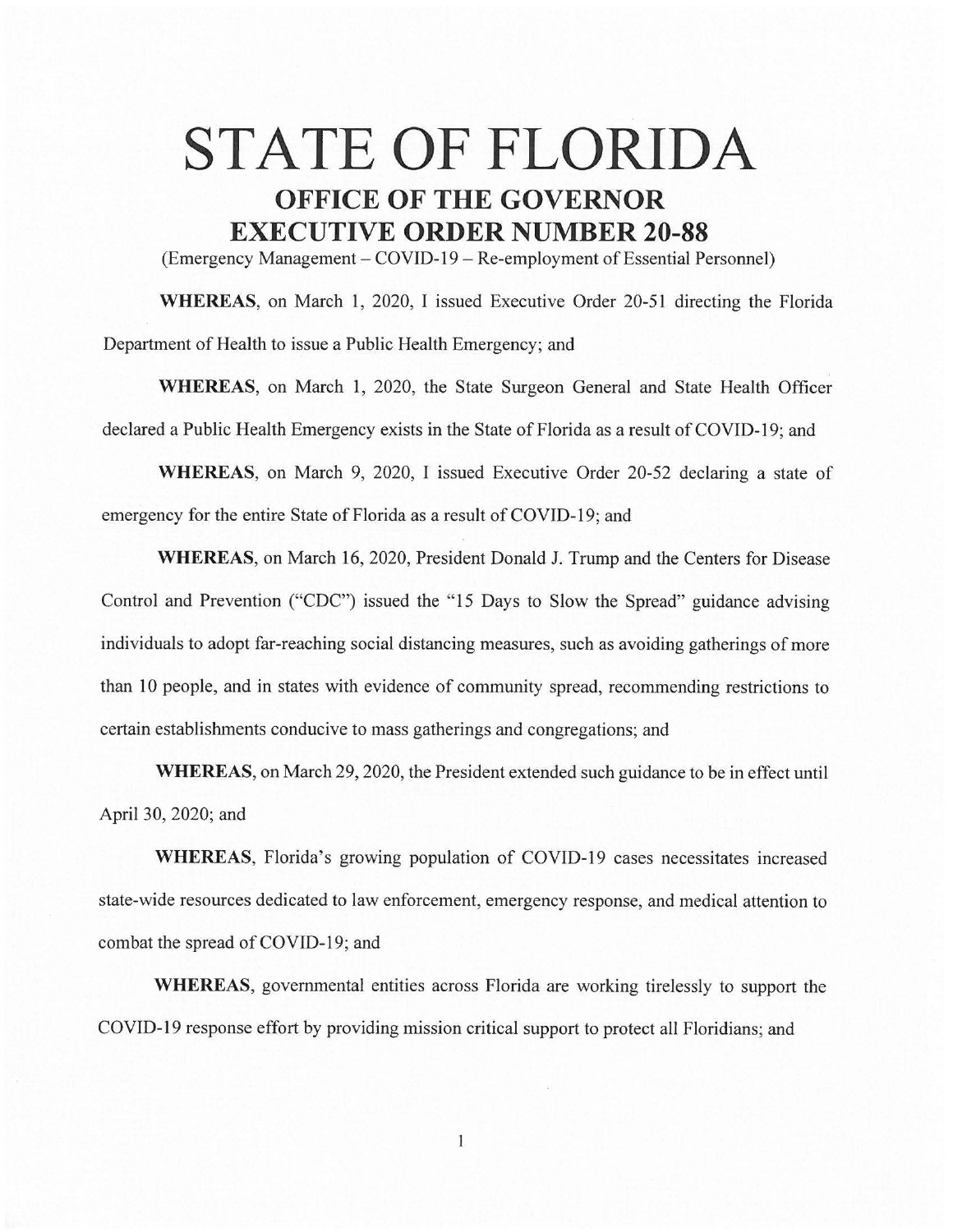**WHEREAS,** a key resource during this state of emergency is having enough trained essential personnel to cope with the sudden increased workload demands for the duration of the COVID-19 state of emergency; and

**WHEREAS,** employees of Florida Retirement System ("FRS") participating employers may be temporarily unable to report to work due to possible COVID-19 exposure or quarantines related to COVID-19, which might impact essential governmental functions; and

**WHEREAS,** training new employees to serve in such positions requires significant time and resources that may be better utilized in support of the response effort; and

**WHEREAS,** many recently retired FRS employees possess the necessary skills and training to immediately assist with Florida's COVID-19 response; and

**WHEREAS,** the essential governmental functions of FRS participating employers should not be hindered by the termination and re-employment limitations pertaining to recently retired essential personnel during the COVID-19 state of emergency; and

**WHEREAS,** it is necessary and appropriate to take action to ensure that COVID-19 remains controlled, and that residents and visitors in Florida remain safe and secure.

**NOW, THEREFORE, I, RON DESANTIS,** as Governor of Florida, by virtue of the authority vested in me by Article IV, Section (1)(a) of the Florida Constitution, Chapter 252, Florida Statutes, and all other applicable laws, promulgate the following Executive Order to take immediate effect:

Section 1. I hereby declare that certain FRS employees who have retired since October 1, 2019, or who may retire prior to or on August **1,** 2020 under a state administered retirement system (i.e., FRS Pension Plan service retirement or Deferred Retirement Option Program ("DROP"), FRS Investment Plan, State University System Optional Retirement Program, Community College System Optional Retirement Program, and Senior Management Service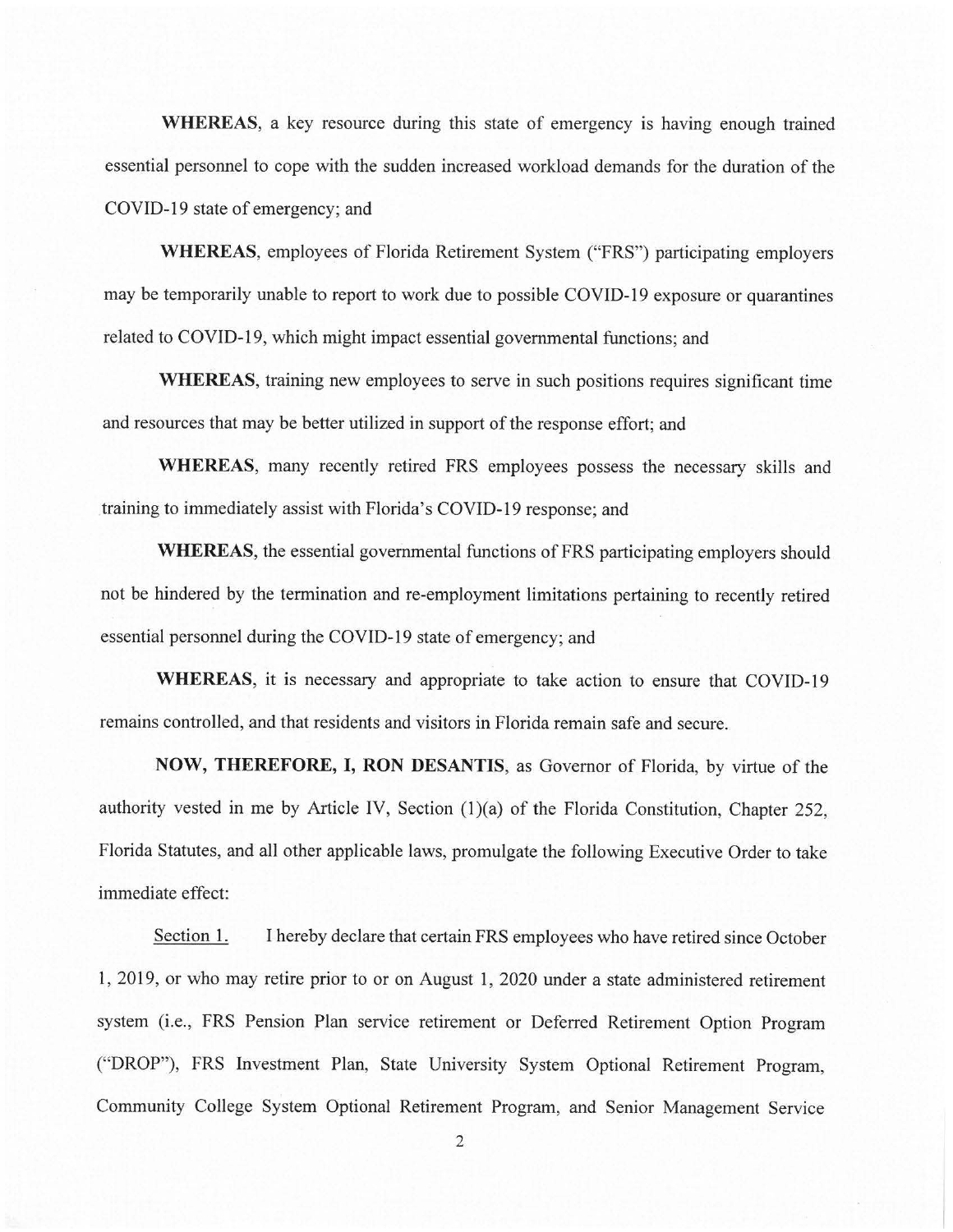Optional Retirement Program), may have the requirements of Section 121.091(9), F.S., tolled for completion of the 6-month termination period and the  $7<sup>th</sup>$ -12<sup>th</sup> month re-employment limitation period if the re-employment or continued employment assists the COVID-19 emergency response. Any other statutory provision or implementing regulation limiting such re-employment shall also be suspended. FRS participating employers may utilize recent retirees for emergency work without incurring liability or voiding the recent retirees' retirement. All FRS participating employers must comply with the notification provisions of Section 4 of this order.

Section 2. categories: This order shall apply to employees in the following mission-critical

- A. law enforcement officers,
- B. first responders, emergency management and public safety personnel,
- C. health and medical professionals and
- D. other critical COVID-19 response personnel as identified and determined by a state agency head.

Section 3. The following restrictions shall apply:

- A. Retired employees re-entering the workforce under this order shall not accrue retirement benefits related to the time of re-employment up to a period that shall not extend beyond August 1, 2022. Any person re-employed under the order will not have retirement voided or benefits suspended due to such re-employment.
- B. Re-employment shall be permitted until thirty (30) days after the expiration of Executive Order 20-52, or any extension thereof, not to extend beyond August I, 2022.
- C. Once the re-employment ceases, the time toward completion of the 6-month reemployment period and the  $7<sup>th</sup>$ -12<sup>th</sup> month re-employment limitation period will cease to be tolled.